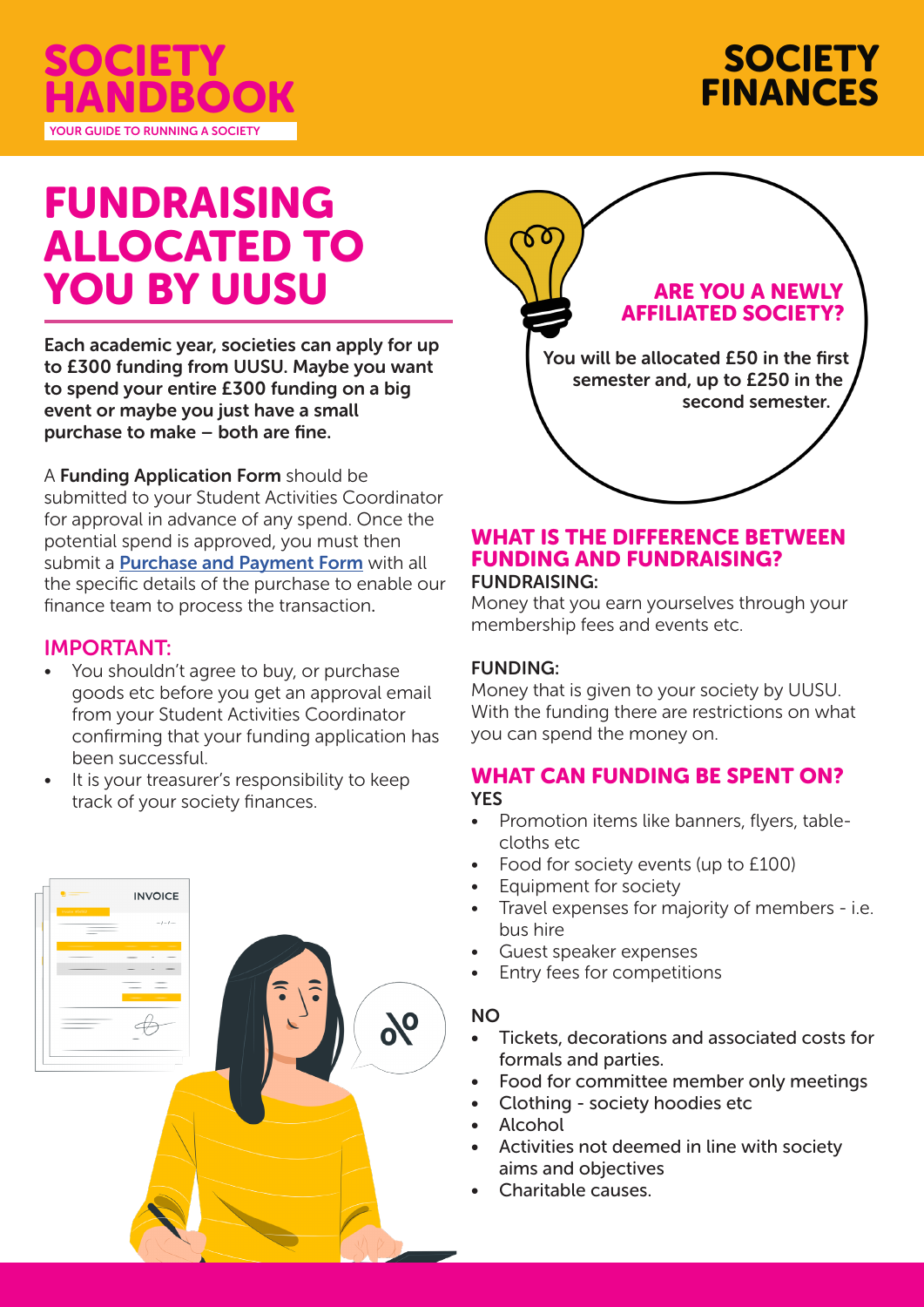



# FUNDRAISING

Society funding from UUSU is limited to £300 per year so societies need to generate money from other sources.

#### FRESHERS & REFRESHERS FAYRE

UUSU give £15 to societies attending our fayre's to help you make your promotion stand out from the crowd. No application is required for this. Simply keep the receipts from the items you have bought and submit a **Purchase and** Payment Form to claim the spend back.

#### MEMBERSHIP FEES

All societies must set an annual fee of between £1 and £10 for students to join their society and get access to events and activities. Membership can be purchased via your society page at uusu.org

#### FUNDRAISING

Fundraising doesn't just have to be for charity. You can raise money for your society by charging entry fees to help cover the costs of events. You can have a bake sale or you can sell society hoodies with a small mark up to raise funds.





#### SPONSORSHIP

Society sponsorship can come in the form of a donation of goods or funds from an external company in return for some form of acknowledgement. Speak to your Student Activities Coordinator before you agree any sponsorship deals as there are a few UUSU process to follow.

#### **CROWDFUNDING**

The Ulster University Crowd-funding project may be able to help if you are planning a big project or event. You'll need to submit a proposal and if successful you'll have the opportunity to receive match funding from the University. Check out Ulster University Crowd Funding for more information.